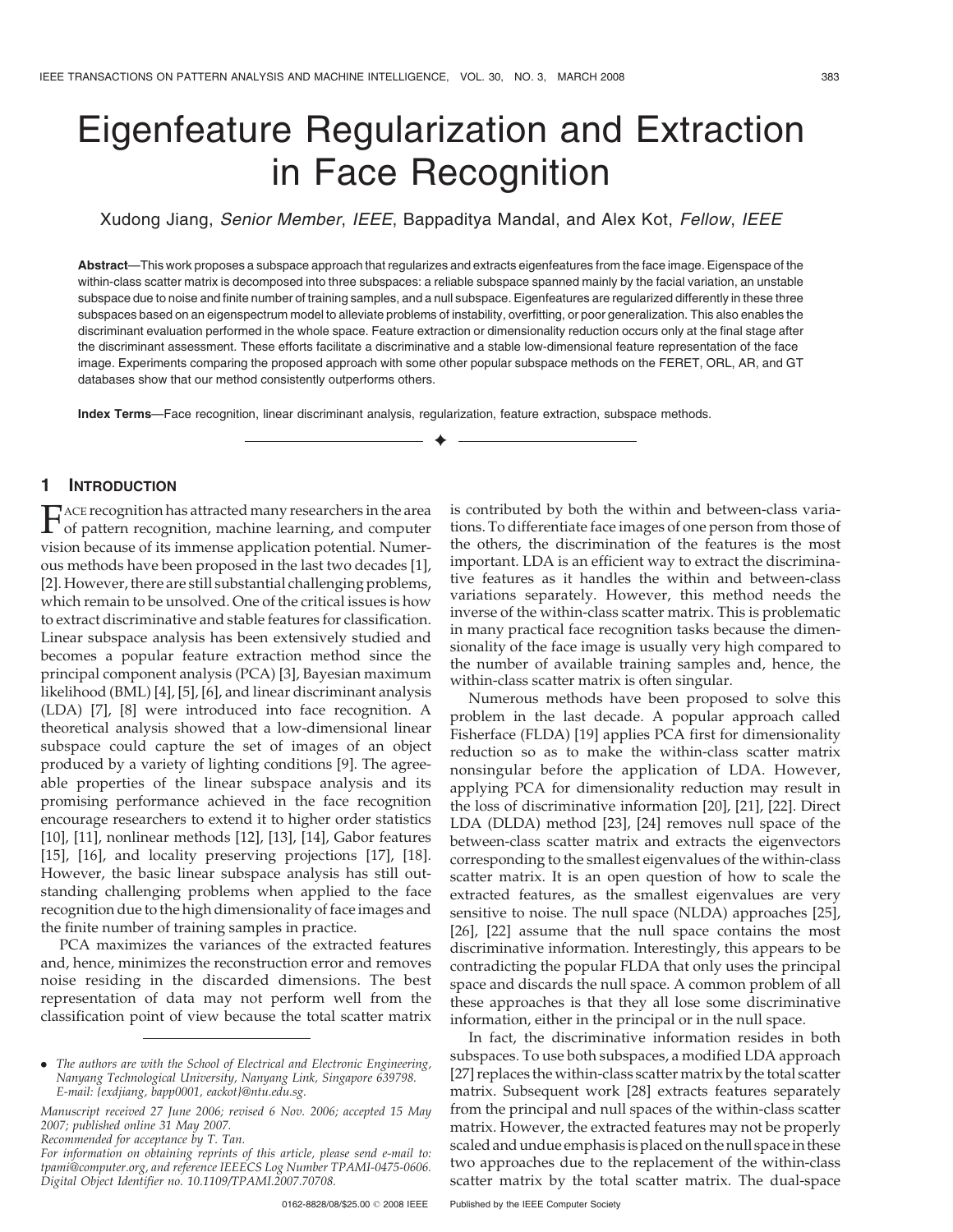approach (DSL) [21] scales features in the complementary subspace by the average eigenvalue of the within-class scatter matrix over this subspace. As eigenvalues in this subspace are not well estimated [21], their average may not be a good scaling factor relative to those in the principal subspace. Features extracted from the two complementary subspaces are properly fused by using summed normalized distance [14]. Open questions of these approaches are how to divide the spaceinto the principal and the complementary subspaces and how to apportion a given number of features to the two subspaces. Furthermore, as the discriminative information resides in both subspaces, it is inefficient or only suboptimal to extract features separately from the two subspaces.

The above approaches focus on the problem of singularity of the within-class scatter matrix. In fact, the instability and noise disturbance of the small eigenvalues cause great problems when the inverse of matrix is applied such as in the Mahalanobis distance, in the BML estimation, and in the whitening process of various LDA approaches. Problems of the noise disturbance were addressed in [29], and a unified framework of subspace methods (UFS) was proposed. Good recognition performance of this framework shown in [29] verifies the importance of noise suppression. However, this approach applies three stages of subspace decompositions sequentially on the face training data, and dimensionality reduction occurs at the very first stage. As addressed in the literature [20], [21], [22], applying PCA for dimensionality reduction may result in thelost of discriminative information. Another open question of UFS is how to choose the number of principal dimensions for the first two stages of subspace decompositions before selecting the final number of features at the third stage. The experimental results in [29] show that recognition performance is sensitive to these choices at different stages.

In this paper, we present a new approach for facial eigenfeature regularization and extraction. Image space spanned by the eigenvectors of the within-class scatter matrix is decomposed into three subspaces. Eigenfeatures are regularized differently in these subspaces based on an eigenspectrum model. This alleviates the problem of unreliable small and zero eigenvalues caused by noise and the limited number of training samples. It also enables discriminant evaluation to be performed in the full dimension of the image data. Feature extraction or dimensionality reduction occurs only at the final stage after the discriminant assessment. In Section 2, we model the eigenspectrum, study the effect of the unreliable small eigenvalues on the feature weighting, and decompose the eigenspace into face, noise, and null subspaces. Eigenfeature regularization and extraction are presented in Section 3. Analysis of the proposed approach and comparison with other relevant methods are provided in Section 4. Experimental results are presented in Section 5 before drawing conclusions in Section 6.

## 2 EIGENSPECTRUM MODELING AND SUBSPACE **DECOMPOSITION**

Given a set of properly normalized  $w$ -by- $h$  face images, we can form a training set of column image vectors  $\{X_{ij}\}\$ , where  $X_{ij} \in \mathbb{R}^{n=wh}$ , by lexicographic ordering the pixel elements of image  $j$  of person  $i$ . Let the training set contain  $p$  persons and  $q_i$  sample images for person  $i$ . The number of total training

sample is  $l = \sum_{i=1}^{p} q_i$ . For face recognition, each person is a class with prior probability of c. The within-class scatter class with prior probability of  $c_i$ . The within-class scatter matrix is defined by

$$
\mathbf{S}^w = \sum_{i=1}^p \frac{c_i}{q_i} \sum_{j=1}^{q_i} (X_{ij} - \overline{X}_i)(X_{ij} - \overline{X}_i)^T, \tag{1}
$$

where  $\overline{X}_i = \frac{1}{q_i} \sum_{j=1}^{q_i} X_{ij}$ . The between-class scatter matrix  $S^b$ <br>and the total (mixture) scatter matrix  $S^t$  are defined by and the total (mixture) scatter matrix  $S<sup>t</sup>$  are defined by

$$
\mathbf{S}^{b} = \sum_{i=1}^{p} c_i (\overline{X}_i - \overline{X})(\overline{X}_i - \overline{X})^T, \tag{2}
$$

$$
\mathbf{S}^{t} = \sum_{i=1}^{p} \frac{c_{i}}{q_{i}} \sum_{j=1}^{q_{i}} (X_{ij} - \overline{X})(X_{ij} - \overline{X})^{T},
$$
(3)

where  $\overline{X} = \sum_{i=1}^{p} c_i \overline{X}_i$ . If all classes have equal prior probability, then  $c_i = 1/p$ .

Let  $S^g$ ,  $g \in \{t, w, b\}$  represent one of the above scatter<br>trices If we regard the elements of the image vector and matrices. If we regard the elements of the image vector and the class mean vector as features, these preliminary features will be decorrelated by solving the eigenvalue problem

$$
\mathbf{\Lambda}^g = \mathbf{\Phi}^{gT} \mathbf{S}^g \mathbf{\Phi}^g,\tag{4}
$$

where  $\Phi^g = [\phi_1^g, \dots, \phi_n^g]$  is the eigenvector matrix of  $S^g$ , and  $\Lambda^g$  is the diagonal matrix of eigenvalues  $\lambda^g$  $\Lambda^g$  is the diagonal matrix of eigenvalues  $\lambda^g_1,\ldots,\lambda^g_n$ corresponding to the eigenvectors.

Suppose that the eigenvalues are sorted in descending order  $\lambda_1^g \geq, \ldots, \geq \lambda_n^g$ . The plot of eigenvalues  $\lambda_k^g$  against the index k is called eigenspectrum of the face training data. It index  $k$  is called eigenspectrum of the face training data. It plays a critical role in subspace methods as the eigenvalues are used to scale and extract features. We first model the eigenspectrum to show its problems in feature scaling and extraction.

#### 2.1 Eigenspectrum Modeling

If we regard  $X_{ij}$  as samples of a random variable vector X, the eigenvalue  $\lambda_k^g$  is a variance estimate of X projected on the eigenvector  $\phi_k^g$  estimated from the training samples. It usually deviates from the true variance of the projected random vector  $X$  due to the finite number of training samples. Thus, we model the eigenspectrum in the range subspace  $\lambda_k^g$  $1 \le k \le r$ , as the sum of the true variance component  $v_k^F$  and a deviation component  $\delta_k$ . For simplicity, we call  $v_k^F$ face component and  $\delta_k$  noise component. As the face component typically decays rapidly and stabilizes, we can model it by a function of the form  $1/f$  that can well fit to the decaying nature of the eigenspectrum. The function form  $1/f$ was used in [4] to extrapolate eigenvalues in the null space for computing the average eigenvalue over a subspace. The noise component  $\delta_k$  that includes the effect of the finite number of training samples can be negative if the face component  $v_k^F$  is modeled by a  $1/f$  function that always has positive values.

We propose to model the eigenvalues first in descending order of the face component  $v_k^F$  by

$$
\hat{\lambda}_k^F = v_k^F + \delta_k = \frac{\alpha}{k + \beta} + \delta_k, \quad 1 \le k \le r,
$$
\n(5)

where  $\alpha$  and  $\beta$  are two constants that will be given in Section 3.1. The modeled eigenspectrum  $\hat{\lambda}_k^g$  is then obtained by sorting  $\hat{\lambda}_k^F$  in descending order. As the eigenspectrum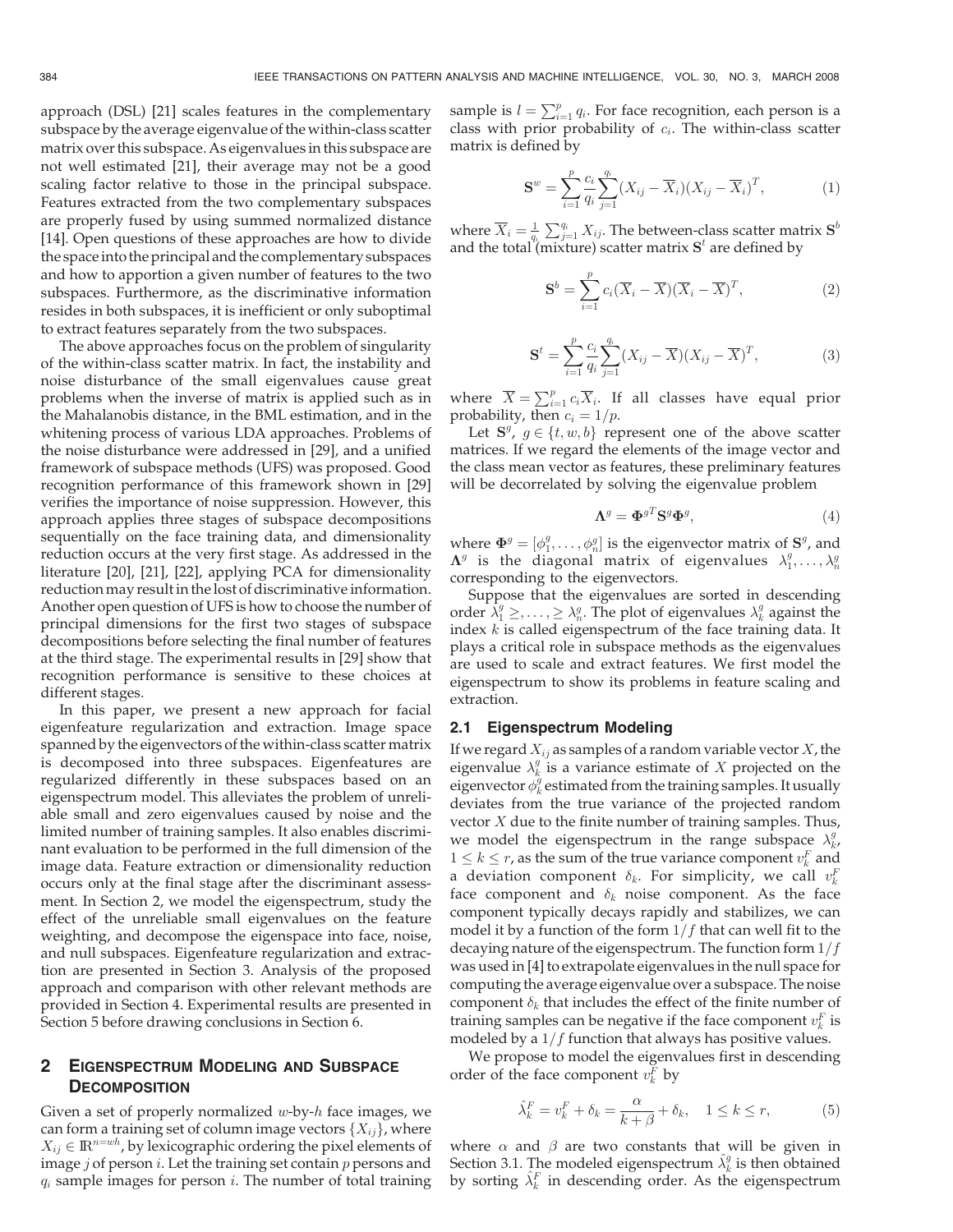

Fig. 1. A typical real eigenspectrum, (a) its model and feature weighting/extraction of PCA. The first 50 real eigenvalues and (b) the values of the model.

decays very fast, we plot the square roots  $\sigma_k^q = \sqrt{\lambda_k^q}$  and  $\hat{\sigma}_k^q$ <br>  $\sqrt{\lambda_k^q}$  for clearer illustration (we still call them eigenspectrum decays very last, we plot the square roots  $\partial_k - \sqrt{\lambda_k}$  and  $\partial_k - \sqrt{\lambda_k}$  for clearer illustration (we still call them eigenspectrum for simplicity). A typical real eigenspectrum  $\sigma_k^g$  and its model  $\hat{\sigma}_{k}^{g}$  are shown in Fig. 1, where  $\delta_{k}$  is a random number evenly distributed in a small range of  $[-\lambda_1^g/1000, \lambda_1^g/1000]$ .<br>In Fig. 1, we see that the proposed model closely In Fig. 1, we see that the proposed model closely approximates to the real eigenspectrum.

## 2.2 Problems of Feature Scaling and Extraction

The PCA approach with euclidean distance selects  $d$  leading eigenvectors and discards the others. This can be seen as weighting the eigenfeatures with a step function as

$$
u_k^d = \begin{cases} 1, & k \le d \\ 0, & k > d. \end{cases}
$$
 (6)

This weighting function of PCA  $w_k^P = u_k^d$  is shown in Fig. 1.<br>a practical face recognition problem, the recognition In a practical face recognition problem, the recognition performance usually improves with the increase of  $d$ . The PCA with Mahalanobis (PCAM) distance can be seen as the PCA with euclidean distance and a weighting function  $w_k^M = u_k^d / \sigma_k^q$ . This weighting function is shown in Fig. 1.<br>Using the inverse of the square root of the eigenvalue to weight Using the inverse of the square root of the eigenvalue to weigh the eigenfeature makes a large difference in the face recognition performance. The recognition accuracy usually increases sharply with the increase of  $d$  and is better than the euclidean distance for smaller d. However, the recognition accuracy decreases also sharply and is much worse than the euclidean distance for larger  $d$ . The BML approach that weights the principal features  $(1 \leq k \leq d)$  by the inverse of the square root of the eigenvalue also suffers from the performance decrease with the increase of the  $d$  after  $d$  reaches a small value.

Noise disturbance and poor estimates of small eigenvalues due to the finite number of training samples are the culprits. The limited number of training samples results in very small eigenvalues in some dimensions that may not well represent the true variance in these dimensions. This may result in serious problems if their inverses are used to weight the eigenfeatures. The characteristics of the eigenspectrum and the generalization deterioration caused by the small eigenvalues were well addressed in [30]. To exclude the small eigenvalues in the discriminant evaluation, probabilistic reasoning models and enhanced FLDA models were proposed and compared in [30]. The modeled

eigenspectrum in Fig. 1 that approximates closely to the real one is resorted in descending order of the face component  $v_k^F$  and is plotted in Fig. 2. The small noise disturbances are now visible in Fig. 2 given that the variances of the face component should always decay. These small disturbances cause large vibrations of the inverse eigenspectrum, as shown in Fig. 2. Eigenfeatures of larger index  $k$  are heavily weighted by the scaling factors that are highly sensitive to noise and training data. This causes the deterioration of the recognition performance, especially on the independent testing data.

## 2.3 Subspace Decomposition

As shown in Fig. 2, small noise disturbances that have little effect on the initial portion of the eigenspectrum cause large vibrations of the inverse eigenspectrum in the region of small eigenvalues. Therefore, we propose to decompose the eigenspace  $\mathbb{R}^n$  spanned by eigenvectors  $\{\phi_k^q\}_{k=1}^n$  into three<br>subspaces a reliable face variation dominating subspace (or subspaces: a reliable face variation dominating subspace (or simply face space)  $\mathbf{F} = \{\phi_k^g\}_{k=1}^m$ , an unstable noise variation<br>dominating subspace (or simply noise space)  $\mathbf{N} = \int \phi_k^g \mathbf{l}^r$ dominating subspace (or simply noise space)  $N = {\phi_k^g}_{k}^{r_{k}}$ <br>and a null space  $\phi = L\phi_{k}^{g}$  as illustrated in Fig. 2  $k=m+1$ and a null space  $\emptyset = {\{\phi_{k}^{q}\}}_{k=r+1}^{n}$ , as illustrated in Fig. 2. The nurnose of this decomposition is to modify or reqularize the purpose of this decomposition is to modify or regularize the unreliable eigenvalues for better generalization.



Fig. 2. A typical real eigenspectrum, its model sorted in descending order of the face component and their inverse; decomposition of the eigenspace into face, noise, and null-subspaces.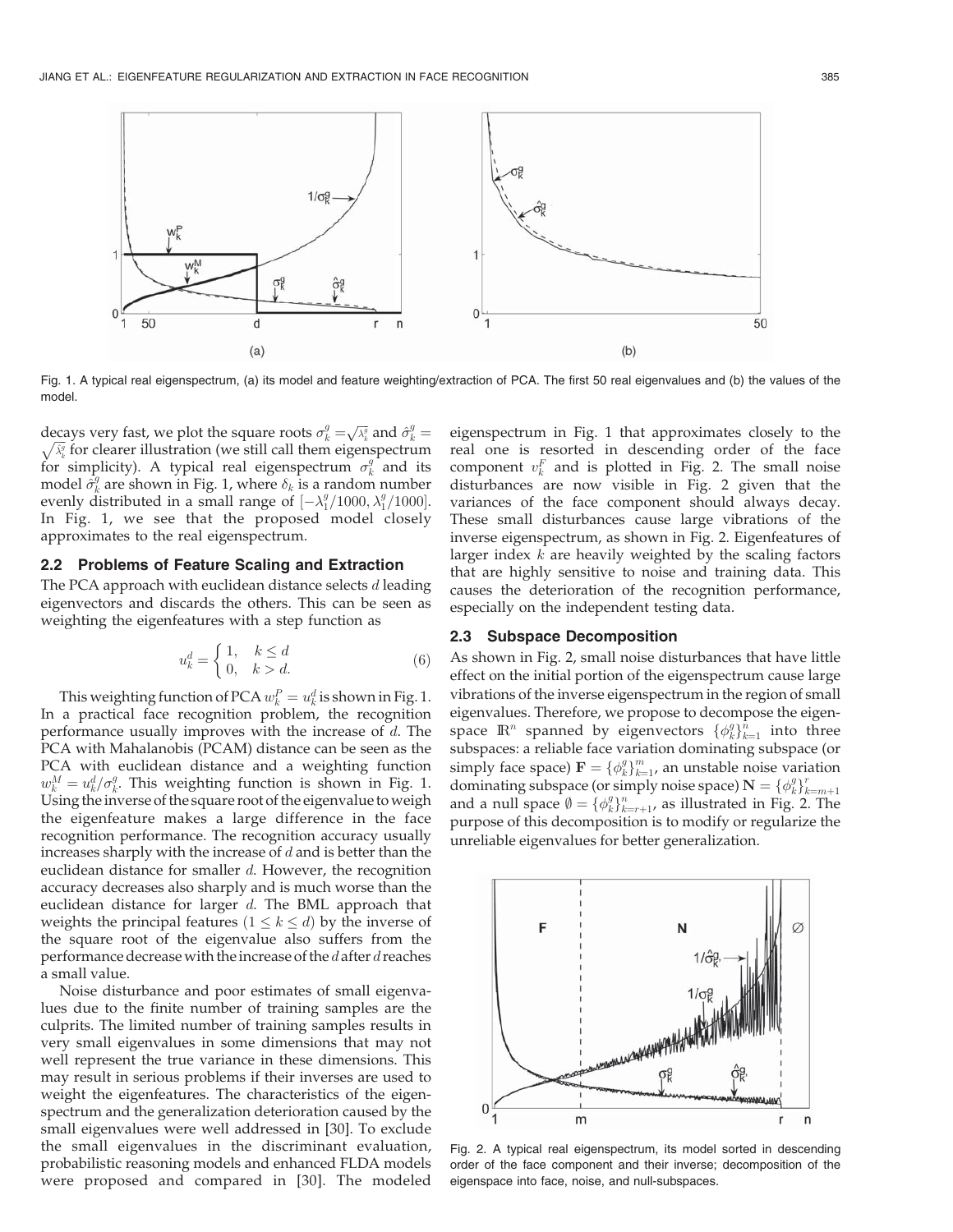It is not difficult to determine the rank of the scatter matrix r. For  $S^t$ ,  $r \leq min(n, l-1)$ , for  $S^w$ ,  $r \leq min(n, l-p)$ ,<br>and for  $S^b$ ,  $r \leq min(n, n-1)$ . In practice, the rank of a and for  $S^b$ ,  $r \leq min(n, p - 1)$ . In practice, the rank of a section matrix usually reaches the corresponding one of scatter matrix usually reaches the corresponding one of these maximum values unless some training images are linearly dependent. Even in this rare case, the rank  $r$  can be easily determined by finding the maximal value of  $k$  that satisfies  $\lambda_k^g > \varepsilon$ , where  $\varepsilon$  is a very small positive value comparing to  $\lambda_1^g$ .

As face images have similar structure, significant face components reside intrinsically in a very low-dimensional  $(m$ -dimensional) subspace. For a robust training, the database size should be significantly larger than the face dimensionality  $m$ , although it could be, and usually in practice is, much smaller than the image dimensionality  $n$ . Thus, in many practical face recognition training tasks, we usually have  $m \ll r \ll n$ . As the face component typically decays rapidly and stabilizes, eigenvalues in the face dominant subspace, which constitute the initial portion of the eigenspectrum, are the outliers of the whole spectrum. It is well known that median operation works well in separating outliers from a data set. To determine the start point of the noise dominant region  $m + 1$ , we first find a point near the center of the noise region by

$$
\lambda_{med}^g = \text{median}\big\{\forall \lambda_k^g | k \le r\big\}.
$$
 (7)

The distance between  $\lambda_{med}^g$  and the smallest nonzero eigenvalue is  $d_{m,r} = \lambda_{med}^g - \lambda_r^g$ . The upper bound of the unreliable eigenvalues is estimated by  $\lambda^g + d$  Although eigenvalue is  $u_{m,r} - \lambda_{med} = \lambda_r^2$ . The upper bound of the<br>unreliable eigenvalues is estimated by  $\lambda_{med}^g + d_{m,r}$ . Although<br>this is a reasonable choice of the unper bound of the unreliable thisis a reasonable choice of the upper bound of the unreliable eigenvalues, it may not be optimal in all cases considering the great variation of image size and the number of training samples in different applications. More generally, the start point of the noise region  $m + 1$  is estimated by

$$
\lambda_{m+1}^g = \max\left\{\forall \lambda_k^g | \lambda_k^g < (\lambda_{med}^g + \mu(\lambda_{med}^g - \lambda_r^g))\right\},\tag{8}
$$

where  $\mu$  is a constant. The optimal value of  $\mu$  may be slightly larger or smaller than 1 for different applications. To avoid exhaustive search for the best parameter value,  $\mu$ is fixed to be 1 in all experiments of this paper for fair comparisons with other approaches.

# 3 EIGENFEATURE REGULARIZATION AND **EXTRACTION**

In general, it is desired to extract features that have the smallest within-class variations and the largest between-class variations. Problems occur in seeking the smallest withinclass variations because the variances are estimated based on the finite number of training samples and, hence, the estimated smaller variances are unstable and tend to overfit the specific training data. It is not a surprise that the withinclass variation is the biggest obstacle to achieve high recognition rate. Thus, we first work on the within-class scatter matrix  $S^w$ .

After solving the eigenvalue problem as (4), a unit within-For secretary the subspace  $\overline{Y}_{ij} \in \mathbb{R}^r$  can be obtained<br>class scatter matrix in the subspace  $\overline{Y}_{ij} \in \mathbb{R}^r$  can be obtained by representing training samples with new feature vectors  $\bar{Y}_{ij}$ 

$$
\bar{Y}_{ij} = \bar{\mathbf{\Phi}}_r^{wT} X_{ij},\tag{9}
$$



Fig. 3. Weighting functions of (10) and (14) in the face, noise, and null subspaces based on a typical real eigenspectrum.

where  $\bar{\Phi}^w_r = [\phi^w_1/\sigma^w_1, \dots, \phi^w_r/\sigma^w_r]$  are composed of so called whittened given vectors of  $S^w$  with poppers given values and whitened eigenvectors of  $S^w$  with nonzero eigenvalues, and  $\|\phi_k^w\| = 1$ . Thus, an *n*-dimensional image vector  $X_{ij}$  is first represented by an *n*-dimensional ejecution vector  $X_{ij}$ represented by an *n*-dimensional eigenfeature vector  $Y_{ij} =$  $\mathbf{\Phi}^{wT} X_{ij}$  and then multiplied by a weighting function:

$$
w_k^w = \begin{cases} 1/\sqrt{\lambda_k^w}, & k \le r \\ 0, & r < k \le n, \end{cases}
$$
 (10)

as shown in Fig. 3. The training data represented by the new feature vectors  $\overline{Y}_{ij}$  will produce the same (unit) within-class variances in all directions of the reduced feature space  $\mathbb{R}^r$ . It appears that the problem of the within-class variation is solved.

However, there are two problems: First, face structural information in the null space is lost or, equivalently, features in the null space is weighted by a constant zero. This is unreasonable because features in the null space are of zero within-class variances based on the training data and, hence, should be much heavier weighted. It seems anomalous that the weighting function increases with the decrease of the eigenvalues and then suddenly has a big drop from the maximum value to zero, as shown in Fig. 3. Second, weights determined by the inverse of  $\sigma_k^w$  is, though optimal in terms of the ML estimation, dangerous when  $\sigma_k^w$  is small. This is shown in the modeled eigenspectrum in Fig. 2. The small and zero eigenvalues are training-set specific and very sensitive to different training sets. Adding new samples to the training set or using different training set may easily change some zero eigenvalues to nonzero and make some very small eigenvalues several times larger. Therefore, eigenspectrum needs to be regularized.

#### 3.1 Eigenspectrum Regularization

Although there is always noise component in  $F$  as noise affects every element of the image vector, its variance is very small comparing to the large variance of the face structural component in F. In N, however, noise component may dominate in the variance changes, and the finite number of training samples results in faster decay of the variances. Therefore, the decay of the eigenvalues should be slowed down to compensate the effect of noise and the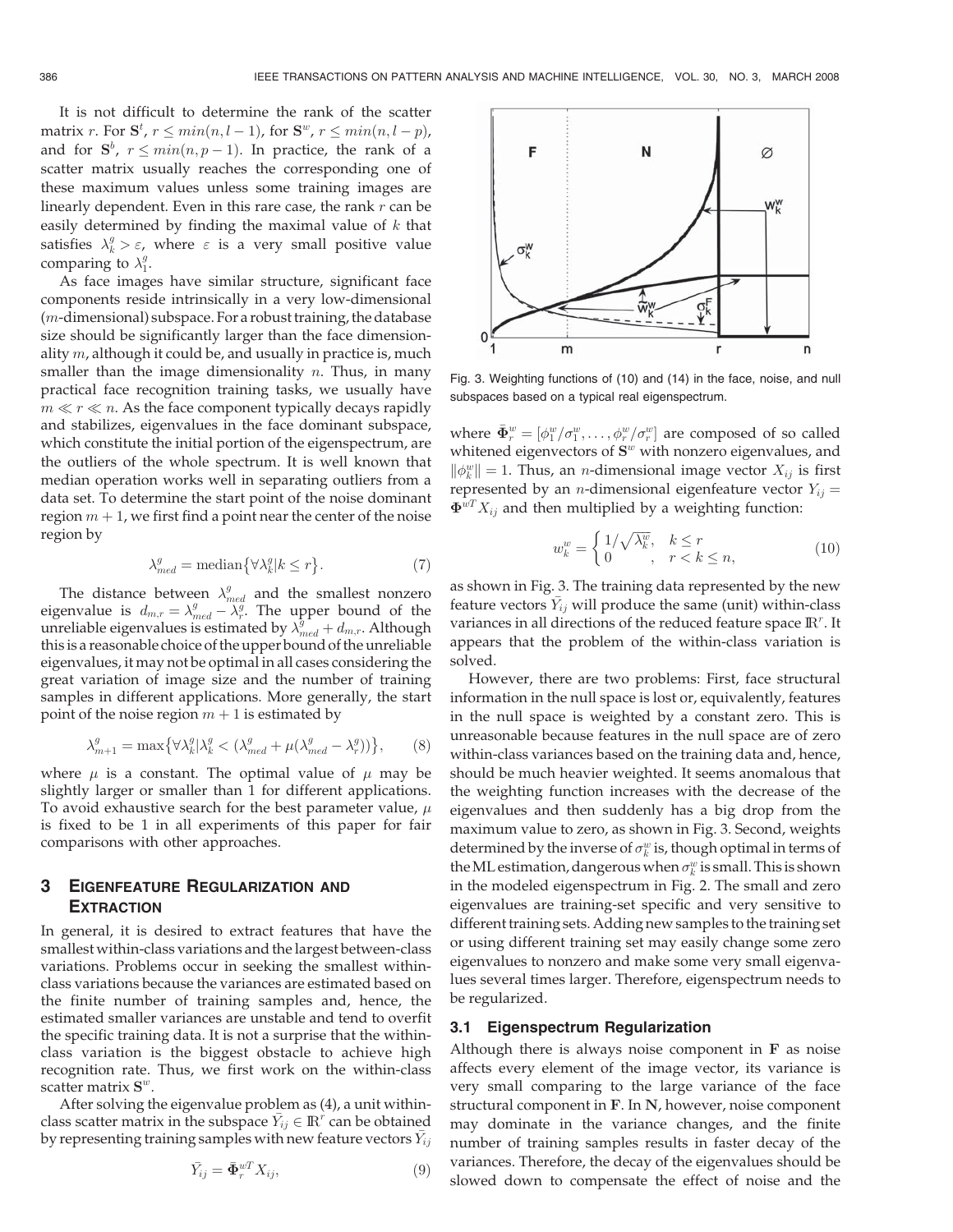finite number of training samples. This can be done by replacing the eigenspectrum with the proposed model (5).

As the eigenspectrum in the face space is dominated by the face structural component, the parameters of  $\alpha$  and  $\beta$  are determined by fitting the face portion of the model  $v_k^F =$  $\alpha/(k+\beta)$  to the real eigenspectrum in the face space F.<br>Although not limiting ourselves from other possible fitting Although not limiting ourselves from other possible fitting methods, in all experiments of this work, we simply determine  $\alpha$  and  $\beta$  by letting  $v_1^F = \lambda_1^w$  and  $v_m^F = \lambda_m^w$ , which yields

$$
\alpha = \frac{\lambda_1^w \lambda_m^w (m-1)}{\lambda_1^w - \lambda_m^w},\tag{11}
$$

$$
\beta = \frac{m\lambda_m^w - \lambda_1^w}{\lambda_1^w - \lambda_m^w}.
$$
\n(12)

Fig. 3 shows the square roots of a real eigenspectrum  $\sigma_k^w$ and the face portion of its model  $\sigma_k^F = \sqrt{v_k^F}$ . We see that the model  $\sigma_k^F$  fits closely to the real  $\sigma_w^w$  in the face space **F** but model  $\sigma_k^F$  fits closely to the real  $\sigma_k^w$  in the face space **F** but has slower decay in the noise space N. The faster decay of the real eigenspectrum  $\sigma_k^w$  in  $\tilde{N}$  due to noise and the effect of the limited number of training samples is what we want to slow down.

In the null space, we have no information about the variation of the eigenvalues and, hence, all features are treated in the same way. The zero variance in the null space is only an estimate on one set of the training data. Another set of training data may easily make them nonzero, especially when larger number of training samples are used. Therefore, we should not trust the zero variance and derive an infinite or very large feature weights in this space. However, based on the available training data that result in zero variances in the null space, the feature weights in the null space should not be smaller than those in the other subspaces.

Therefore, we regularize the eigenspectrum by replacing the noise dominating  $\lambda_k^w$  in N with the face portion of the model  $v_k^F = \alpha/(k + \beta)$  and replacing the zero  $\lambda_k^w$  in the null<br>space  $\emptyset$  with the constant  $v_k^F$ . Thus, the reqularized space  $\emptyset$  with the constant  $v_{r+1}^F$ . Thus, the regularized eigenspectrum  $\tilde{\lambda}^w$  is given by eigenspectrum  $\tilde{\lambda}_k^w$  is given by

$$
\tilde{\lambda}_k^w = \begin{cases}\n\frac{\lambda_k^w}{k + \beta}, & k < m \\
\frac{\alpha}{k + \beta}, & m \le k \le r \\
\frac{\alpha}{r + 1 + \beta}, & r < k \le n.\n\end{cases}
$$
\n(13)

The proposed feature weighting function is then

$$
\tilde{w}_k^w = \frac{1}{\sqrt{\tilde{\lambda}_k^w}}, \quad k = 1, 2, \dots n. \tag{14}
$$

Fig. 3 shows the proposed feature weighting function  $\tilde{w}^w_k$ calculated by  $(11)$ ,  $(12)$ ,  $(13)$ , and  $(14)$  comparing with that  $w_k^w$  of (10). Obviously, the new weighting function  $\tilde{w}_k^w$  is identical to  $w_k^w$  in the face space, increases along with  $k$  at a much slower pace than  $w_k^w$  in the noise space, and has maximal weights instead of zero of  $w_k^w$  in the null space.

Using this weighting function and the eigenvectors  $\phi_k^w$ , the training data are transformed to

$$
\tilde{Y}_{ij} = \tilde{\mathbf{\Phi}}_n^{wT} X_{ij},\tag{15}
$$

where

$$
\tilde{\mathbf{\Phi}}_n^w = [\tilde{w}_k^w \phi_k^w]_{k=1}^n = [\tilde{w}_1^w \phi_1^w, \dots, \tilde{w}_n^w \phi_n^w]
$$
\n(16)

is a full rank matrix that transforms an image vector to an intermediate feature vector. There is no dimension reduction in this transformation as  $\tilde{Y}_{ij}$  and  $X_{ij}$  have the same dimensionality  $n$ .

#### 3.2 Discriminant Eigenfeature Extraction

After the feature regularization, a new total scatter matrix is formed by vectors  $\tilde{Y}_{ij}$  of the training data as

$$
\tilde{\mathbf{S}}^t = \sum_{i=1}^p \frac{c_i}{q_i} \sum_{j=1}^{q_i} (\tilde{Y}_{ij} - \overline{Y})(\tilde{Y}_{ij} - \overline{Y})^T, \tag{17}
$$

where  $\overline{Y} = \sum_{i=1}^{p} \frac{c_i}{q_i} \sum_{j=1}^{q_i} \tilde{Y}_{ij}$ .

There is some difference between the total scatter matrix  $\mathbf{S}^t$ and the between-class scatter matrix  $\tilde{S}^b$  of the training data  $\tilde{Y}_{ij}$ because the within-class scatter matrix is not fully whitened in the noise space  $N$ , and the null space  $\emptyset$  is not discarded. Some works [31], [18] show that when the training data are small, PCA can outperform LDA and that PCA is less sensitive to the different training databases. Our experiments show that  $\tilde{S}^t$  outperforms  $\tilde{S}^b$ , but only very marginally and not consistently for different numbers of features. For a training set that contains images of only a few people,  $\mathbf{S}^b$  may have a problem of extracting sufficient number of features. The maximal number of features extracted based on  $\tilde{S}^b$  is  $p-1$  at most while that based on  $\tilde{S}^t$  could be much larger<br> $(\sum_{i=1}^{p} a_{i}-1)$ . Thus, in this work, we suggest to employ the  $\sum_{i=1}^{n} n^{i}$  by string in the restription of engles to engles the super  $\sum_{i=1}^{p} q_i - 1$ ). Thus, in this work, we suggest to employ the order regularized training data to extract the discriminative features.

The regularized features  $\tilde{Y}_{ij}$  will be decorrelated for  $\tilde{S}^t$  by solving the eigenvalue problem as (4). Suppose that the eigenvectors in the eigenvector matrix  $\tilde{\Phi}_n^t = [\phi_1^t, \dots, \phi_n^t]$  are<br>sorted in a descending order of the corresponding eigenvasorted in a descending order of the corresponding eigenvalues. The dimensionality reduction is performed here by keeping the eigenvectors with the  $d$  largest eigenvalues

$$
\tilde{\mathbf{\Phi}}_d^t = \left[\tilde{\phi}_k^t\right]_{k=1}^d = \left[\tilde{\phi}_1^t, \dots, \tilde{\phi}_d^t\right],\tag{18}
$$

where  $d$  is the number of features usually selected by a specific application.

Thus, the proposed feature regularization and extraction matrix U is given by

$$
\mathbf{U} = \tilde{\mathbf{\Phi}}_n^w \tilde{\mathbf{\Phi}}_d^t,\tag{19}
$$

which transforms a face image vector  $X$ ,  $X \in \mathbb{R}^n$ , into a feature vector  $F$ ,  $F \in \mathbb{R}^d$ , by

$$
F = \mathbf{U}^T X. \tag{20}
$$

We see that the decomposition of the image space into three subspaces is used only for the regularization of the feature scaling. The discriminant evaluation (here, the evaluation of the eigenvalues of  $\tilde{S}^t$ ) is performed in the full space  $\mathbb{R}^n$ . Thus, feature extraction is not restricted to project an image vector into one or two of these three subspaces. More specifically, any single feature in  $F$  is extracted from the whole space  $\mathbb{R}^n$  since any final projection vector in U may have nonzero components in all the three subspaces.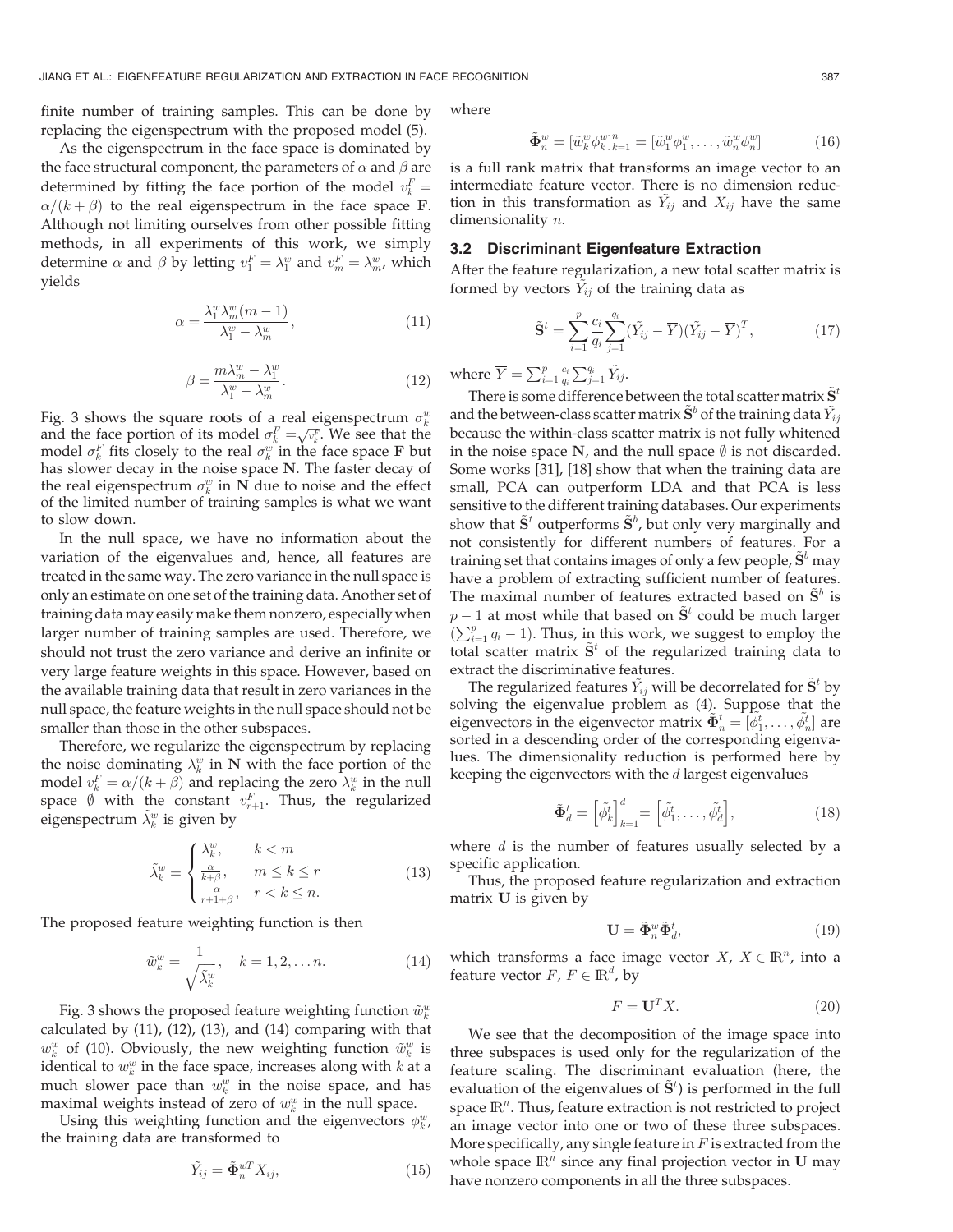## 3.3 The Proposed Algorithm

The proposed eigenfeature regularization and extraction (ERE) approach is summarized below:

At the training stage

- 1. Given a training set of face image vectors  $\{X_{ij}\}\$ , compute  $S^w$  by (1) and solve the eigenvalue problem as (4).
- 2. Decompose the eigenspace into face, noise, and null spaces by determining the  $m$  value using (7) and (8).
- 3. Transform the training samples represented by  $X_{ij}$ into  $\tilde{Y}_{ij}$  by (15) with the weighting function (14) determined by (11), (12), and (13).
- 4. Compute  $\tilde{\mathbf{S}}^t$  by (17) with  $\tilde{Y}_{ij}$  and solve the eigenvalue problem as (4).
- 5. Obtain the final feature regularization and extraction matrix by (16), (18), and (19) with a predefined number of features d.

At the recognition stage

- 1. Transform each  $n-D$  face image vector  $X$  into  $d$ -D feature vector F by (20) using the feature regularization and extraction matrix U obtained in the training stage.
- 2. Apply a classifier trained on the gallery set to recognize the probe feature vectors.

In the experiments of this work, a simple first nearest neighborhood classifier (1-NNK) is applied to test the proposed ERE approach. Cosine distance measure between a probe feature vector  $F_P$  and a gallery feature vector  $F_G$ 

$$
dst(F_P, F_G) = -\frac{F_P^T F_G}{\|F_P\|_2 \|F_G\|_2}
$$
\n(21)

is applied to the proposed approach, where  $\|\cdot\|_2$  is the norm 2 operator.

## 4 ANALYSIS AND COMPARISON

Two techniques are developed and integrated in the proposed ERE approach for face recognition. First, it evaluates the discriminant value in the whole space and the dimensionality reduction or feature extraction occurs only at the final stage after the discriminant assessment. Second, the proposed eigenspectrum regularization not only facilitates this discriminative information search in the whole space but also alleviates the overfitting problem.

## 4.1 Discriminant Evaluation in a Subspace, Complementary Subspaces, and the Whole Space

Most subspace approaches such as FLDA, DLDA, NLDA, and UFS discard a subspace before the discriminant evaluation. The extracted features are only suboptimal as they are the most discriminative only in a subspace.

Although BML works in the whole space, it does not evaluate the discriminant value and, hence, the whole face image must be used in matching. A modified LDA approach [27] estimates the discriminant value in the full space of  $S<sup>t</sup>$  by replacing  $S^w$  with  $S^t$ . It is easy to see that, after whitening by  $S<sup>t</sup>$ , the between-class variance is always one in all dimensions of the null space of  $S<sup>w</sup>$  but is always smaller than one in all

dimensions of the range space of  $S^w$ . Obviously, the null space of  $S^w$  is unduly overemphasized, and the extracted features may not be properly scaled due to the replacement of  $S^w$  by  $S^t$ in the discriminant assessment.

Some approaches [28], [21], [14] extract features separately from the two complementary subspaces of  $S<sup>w</sup>$ . One of them [28] first extracts all the  $p-1$  features from the null space of  $S^w$ .<br> $S^w$  It then extracts some features from the range space of  $S^w$ .  $S^w$ . It then extracts some features from the range space of  $S^w$ , where  $S<sup>t</sup>$  is used as a replacement of  $S<sup>w</sup>$  in the discriminant evaluation. Obviously, this method, similar to the approach in [27], overemphasizes the null space and may not properly scale the features. The DSL approach [21] scales featuresin the complementary subspace by the average eigenvalue of  $S^w$ over this subspace. As the eigenvaluesin this subspace are not well estimated [21], their average may not be a proper scaling factor relative to those in the principal subspace. To circumvent the feature-scaling problem in the training phase, a summed normalized distance is proposed in [14] that properly combines the two groups of features in the recognition phase.

Although these double-space approaches do not throw away any subspace before the discriminant evaluation, it is inefficient or only suboptimal to evaluate the discriminant value and extract features separately in two subspaces. Other open questions include how to divide the space into the two subspaces properly and how to apportion the given number of features to the two subspaces reasonably. In contrast, the proposed ERE approach searches the most discriminative information in the whole space, and the feature scaling problem caused by the small and zero eigenvalues is alleviated by the eigenspectrum regularization.

## 4.2 Eigenspectrum Regularization

It is well known that the estimated covariance matrix or its eigenvalues need to be regularized, especially for small number of training samples. Problems of the biased estimation of eigenvalues that cause overfitting and, hence, poor generalization were well addressed in [32].

A method called RD-QDA [33] was proposed to regularize  $S^w$  and applied in the face recognition. Another regularization approach called R-LDA [34] was derived by replacing  $S^w$  with  $S^w + \eta S^b$ , where  $\eta$  is a regularization<br>parameter. However, both approaches are based on the parameter. However, both approaches are based on the DLDA framework, and the appropriate values of the regularization parameters are different for different databases and database sizes. These critical values are determined by exhaustive search with the help of a validation data set in the experiment. Furthermore, both approaches regularize the pooled within-class scatter matrix equivalently by adding a constant to all eigenvalues. Although the largest sample-based eigenvalues are biased high and the smallest ones are biased low, as pointed out in [32], the bias is most pronounced when the population eigenvalues tend toward equality, and it is correspondingly less severe when their values are highly disparate. For the application of face recognition, it is well known that the eigenspectrum first decays very rapidly and then stabilizes. Hence, adding a constant to the eigenspectrum may bias back the rapidly changing eigenvalues in  $F$  too much that introduces additional error source and bias back the flat eigenvalues in N too little at the same time.

Therefore, the proposed approach decomposes the image space into a highly disparate face dominant subspace F, a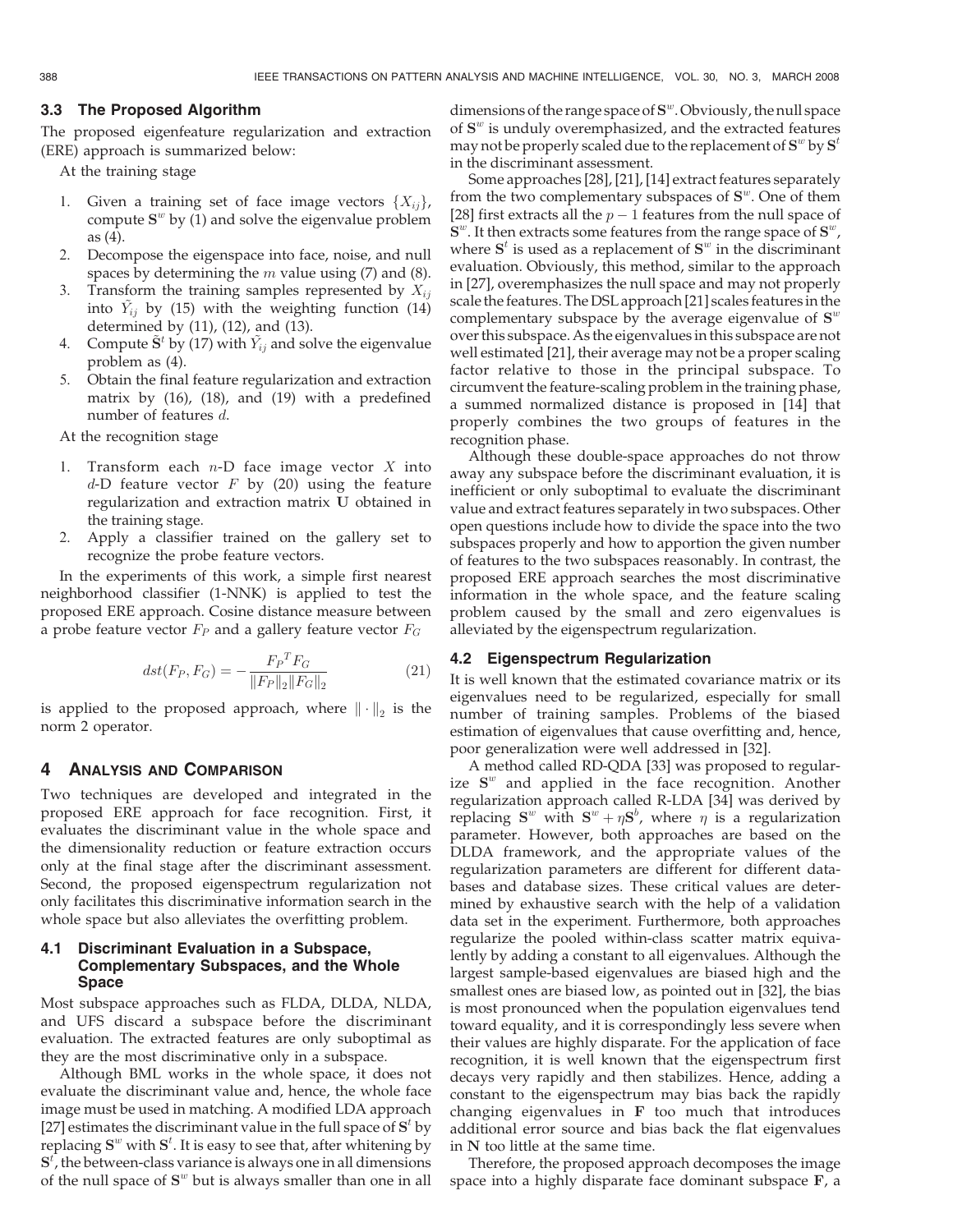flat subspace  $N$  and a null space  $\emptyset$ , and regularizes eigenvalues differently in these three subspaces. The median operation well separates the highly disparate eigenvalues from the stabilized ones. As the eigenvalues tend toward equality in  $N$  and are highly disparate in  $F$ , the distance  $d_{m,r} = \lambda_{med} - \lambda_r$  that indicates the half range of the eigenvalue variation in N is very small compared to the eigenvalue variation in  $N$  is very small compared to the highly disparate eigenvalues in F. Therefore,  $\lambda_{med} + d_{m,r}$  is proposed to separate the highly disparate subspace F from the flat subspace N.

Although the finite number of training samples may also bias the eigenvalues in  $F$ , we ignore this very small bias because the population eigenvalues are highly disparate in this subspace. In N, however, the population eigenvalues tend toward equality and, hence, the finite number of training samples results in a much faster decay of the eigenvalues. Therefore, we slow down the decay of the eigenvalues by replacing the real eigenspectrum in  $N$  with the proposed model (5) that approximates to the real eigenspectrum in F.

The zero eigenvalues in the null space are only estimates from one set of the training data. Adding new training samples will make them nonzero. However, based on the available training data that result in zero eigenvalues, the regularized eigenvalues in the null space should be smaller than those in the other subspaces. As we have no information about the variation of the eigenvalues in the null space, they are regularized as a positive constant smaller than the smallest regularized eigenvalue in the other subspaces.

BML can be seen as another eigenspectrum regularization approach that also keeps eigenvalues in the principal subspace unchanged and only modifies eigenvalues in the complementary subspace. DSL adopts the same regularization method. Both approaches replace eigenvalues in the complementary subspace with the constant calculated by the average eigenvalue over this subspace. Obviously, this will amplify some eigenvalues and attenuate the others in the complementary subspace. The unduly reduced eigenvalues in the complementary subspace may introduce additional overfitting problem [35] because the differences between these eigenvalues and those in the principal subspace are enlarged.

#### 4.3 Computational Complexity

The computational complexity of the proposed ERE method for training is greater than other subspace methods as it evaluates the discriminant value in the full space of  $S^w$ . Although the null spaces of  $S^w$  and  $S^b$  both contain discriminative information and, hence, are preserved in the proposed ERE approach, there is no statistical basis that the intersection of the null spaces of  $S^w$  and  $S^b$ , that is, the null space of  $S<sup>t</sup>$  contributes to the discriminative ability [28]. Therefore, we can apply PCA on  $S<sup>t</sup>$  to remove the null space of  $S<sup>t</sup>$  first and then apply the ERE approach on the  $(l-1)$ -dimensional subspace. This makes the ERE approach<br>tractable for very large image sizes  $(n \gg l)$ . In practical tractable for very large image sizes  $(n \gg l)$ . In practical applications, training is usually an offline process and recognition is usually an online process. Thus, the recognition time is usually much more critical than the training time. Although the recognition time of theERE approachis the same as other approaches for the same number of features, it can be faster than other approaches for the same recognition rate because the proposed ERE approach, as we will see in the



Fig. 4. Recognition error rate against the number of features used in the matching on the FERET database of 500 training images (250 people) and 1,888 testing images (944 people).

experiments, achieves a given recognition rate with fewer features than other approaches.

## 5 EXPERIMENTS

In all experiments reported in this work, images are preprocessed following the CSU Face Identification Evaluation System [36]. Five databases ORL, AR, GT, and two from FERET are used for testing. Each database is partitioned into training and testing sets. For FERET databases, there is no overlap in person between the training and testing sets. As ORL, AR, and GT databases have only a small number of persons, both training and testing sets contain all persons. However, there is no overlap in the sample image between the training and testing sets. The recognition error rate given in this work is the percentage of the incorrect top 1 match on the testing set. The proposed ERE method is tested and graphically compared with the PCA with euclidian distance (PCAE), PCAM distance, FLDA, BML, DSL, and UFS approaches in four figures. Furthermore, three experimental results are numerically recoded in two tables, which include more results for comparison, such as the results of ERE using  $\tilde{S}^b$  (ERE  $\tilde{S}^b$ ), NLDA, and SRLDA (a simple regularized LDA that replaces all zero ejgenvalues of  $S^w$  with the minimum that replaces all zero eigenvalues of  $S<sup>w</sup>$  with the minimum nonzero eigenvalue). The parameters of UFS applied are those which result in the best performance through an exhaustive search in the experiments of [29]. We implement FLDA by using PCA to reduce the dimensionality to  $\eta(l-p)$ ,<br>0 < n < 1 as the rank of  $S^w$  is l = nat most. We present the best  $0 < \eta \leq 1$  as the rank of  $S^w$  is  $l - p$  at most. We present the best<br>result of ELDA with a varying from 0.7 to 1 result of FLDA with  $\eta$  varying from 0.7 to 1.

## 5.1 Results on FERET Database 1

There are 2,388 images comprising of 1,194 persons (two images FA/FB per person) selected from the FERET database [37]. Images are cropped into the size of  $33 \times 38$ . In the first experiment, images of 250 people are randomly selected for training, and the remaining images of 944 people are used for testing. Fig. 4 shows the recognition error rate on the testing set against the number of features d used in the matching. Note that for the BML approach, the number of features used in the matching is the image dimensionality  $n$  rather than  $d$ .

Fig. 4 shows that BML outperforms FLDA for small d because BML has a large average eigenvalue  $\rho$  in the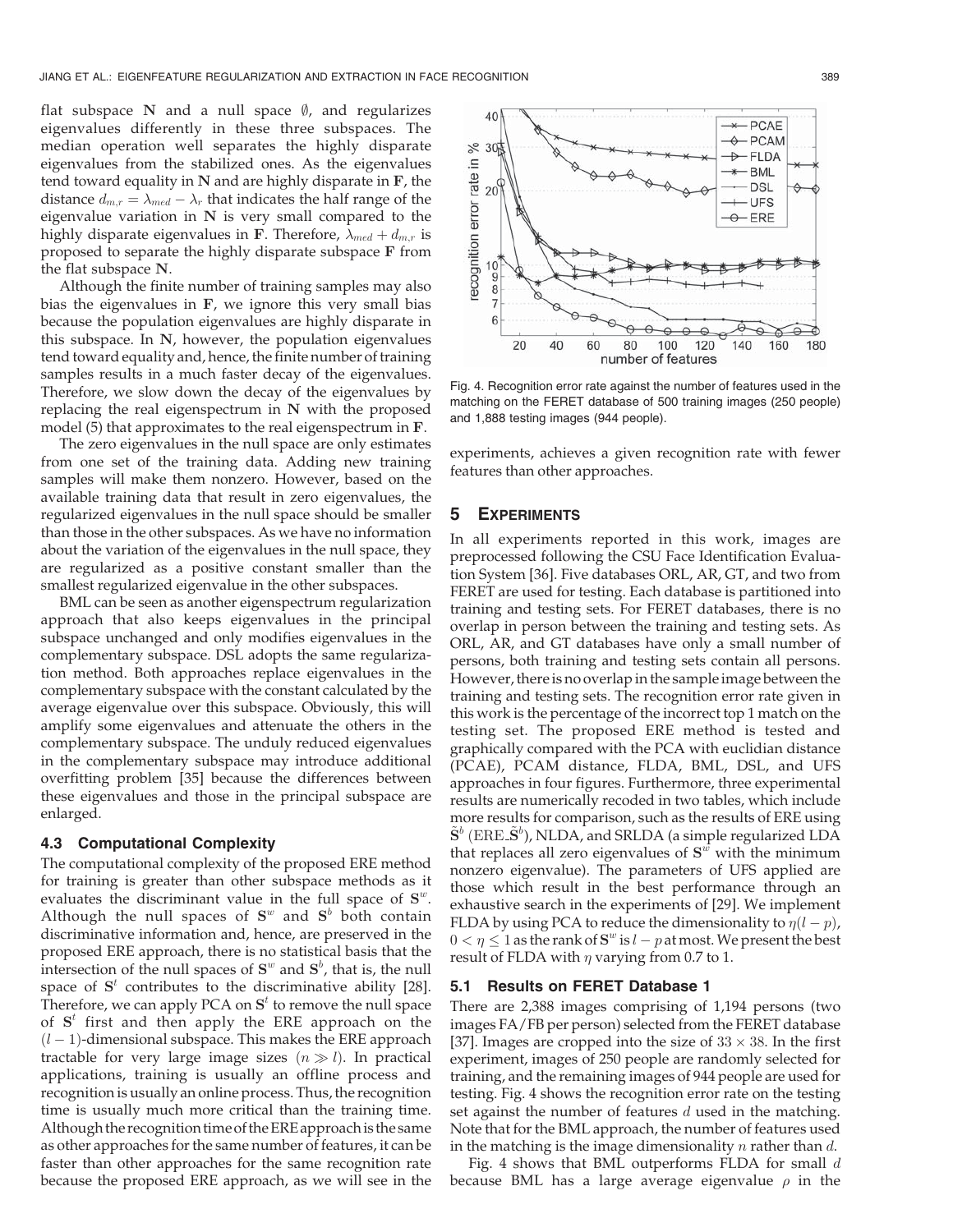| Database                | FERET (994 / 1394 training / testing images) |       |       |       |       |       |       | ORL (leave-one-out training-testing) |      |      |      |        |      |      |
|-------------------------|----------------------------------------------|-------|-------|-------|-------|-------|-------|--------------------------------------|------|------|------|--------|------|------|
| # Feature               | 20                                           | 30    | 40    | 50    | 80    | 110   | 140   | 10                                   | 12   | 14   | 16   | $22\,$ | 30   | 38   |
| <b>PCAE</b>             | 35.87                                        | 31.13 | 28.26 | 27.26 | 24.82 | 23.39 | 22.24 | 11.00                                | 9.00 | 9.00 | 8.25 | 7.00   | 7.00 | 7.25 |
| <b>PCAM</b>             | 42.18                                        | 30.85 | 23.24 | 20.52 | 16.79 | 16.79 | 17.36 | 12.00                                | 8.75 | 8.50 | 8.25 | 7.00   | 5.00 | 5.00 |
| <b>FLDA</b>             | 14.35                                        | 10.76 | 8.75  | 9.33  | 8.46  | 8.61  | 8.18  | 6.25                                 | 5.25 | 3.75 | 3.00 | 2.50   | 2.50 | 2.00 |
| <b>BML</b>              | 7.32                                         | 7.03  | 7.75  | 7.60  | 8.46  | 8.75  | 8.90  | 3.50                                 | 3.50 | 3.00 | 2.25 | 2.75   | 2.75 | 2.50 |
| <b>DSL</b>              | 10.90                                        | 6.74  | 6.03  | 4.73  | 3.87  | 4.16  | 3.87  | 14.00                                | 9.75 | 5.75 | 5.00 | 3.00   | 3.00 | 2.00 |
| <b>UFS</b>              | 6.60                                         | 5.17  | 4.02  | 3.59  | 4.02  | 4.30  | 4.45  | 4.50                                 | 3.50 | 3.25 | 3.50 | 2.00   | 1.75 | 1.25 |
| <b>NLDA</b>             | 10.62                                        | 8.46  | 7.32  | 7.32  | 6.31  | 6.89  | 7.17  | 6.00                                 | 4.25 | 3.00 | 3.00 | 2.50   | 2.25 | 2.00 |
| <b>SRLDA</b>            | 8.46                                         | 7.03  | 5.88  | 5.74  | 4.88  | 5.31  | 5.88  | 4.50                                 | 3.25 | 3.25 | 2.25 | 2.00   | 2.00 | 1.25 |
| $ERE \cdot \tilde{S}^b$ | 5.31                                         | 4.45  | 3.01  | 2.87  | 3.30  | 3.44  | 3.30  | 2.50                                 | 2.50 | 2.00 | 1.25 | 1.50   | 1.00 | 0.75 |
| $ERE \cdot \tilde{S}^t$ | 5.17                                         | 4.30  | 3.01  | 2.87  | 3.30  | 3.44  | 3.16  | 2.75                                 | 2.25 | 2.00 | 1.25 | 1.50   | 1.25 | 1.00 |

TABLE 1 Recognition Error Rate of Different Approaches for Different Number of Features

complementary subspace, whereas FLDA suffers overfitting problem due to the small eigenvalues of  $S<sup>w</sup>$ . However, for large d, the small  $\rho$  results in more overfitting of BML than FLDA because BML uses the inverse of  $\rho$  to scale features of dimensions from  $d+1$  to n, whereas FLDA discards the dimensions from  $\eta(l-p) + 1$  to *n*. UFS outperforms BML and<br>ELDA as it solves the overfitting problem well by reducing FLDA as it solves the overfitting problem well by reducing the dimensionality to 150. DSL outperforms BML, FLDA, and UFS when a larger number of features are applied. This shows that the null space indeed contains useful discriminative information. However, extracting discriminative features separately from the two subspaces is not efficient for small number of features  $(d < 40$  in Fig. 4). The proposed ERE approach consistently outperforms all other approaches for every number of features tested in the experiments, and the accuracy gain is significant for smaller number of features.

In the second experiment, more training samples (497 people) are randomly selected, and the remaining images of 697 people are used for testing. The recognition error rates are recorded in Table 1. All approaches show lower recognition error rates than those in Fig. 4 due to the larger number of training samples. The relative performances among BML, FLDA, and DSL are similar to those in Fig. 4. However, UFS achieves higher accuracy gain than BML, FLDA, and DSL. The ERE approach again outperforms all other approaches consistently in all columns in Table 1.

#### 5.2 Results on FERET Database 2

This database is constructed, similar to one data set used in [38], by choosing 256 subjects with at least four images per subject. However, we use the same number of images (four) per subject for all subjects. Five hundred twelve images of the first 128 subjects are used for training, and the remaining 512 images serve as testing images. The size of the normalized image is  $130 \times 150$ , same as that in [38]. For such a large image

size, we first apply PCA to remove the null space of  $S<sup>t</sup>$  and then apply the ERE approach on the 511-dimensional feature vectors. The training time of the ERE approach by a Matlab program is about 1.3 times of that of FLDA approach. The ith images of all testing subjects are chosen to form a gallery set, and the remaining three images per subject serve as the probe images to be identified from the gallery set. Fig. 5 shows the average recognition error rates over the four probe sets, each of which has a distinct gallery set  $(i = 1, 2, 3, 4)$ .

Comparing to that in Fig. 4, the recognition error rates of all methods in Fig. 5 increase due to larger variation of the testing images. They are also higher than those in [38] on a similar database because of the different training and testing procedures. In our experiment, there is no overlap in person between the training and testing sets and only one image per



Fig. 5. Recognition error rate against the number of features used in the matching on the FERET database of 512 training images (128 people) and 512 testing images (128 people).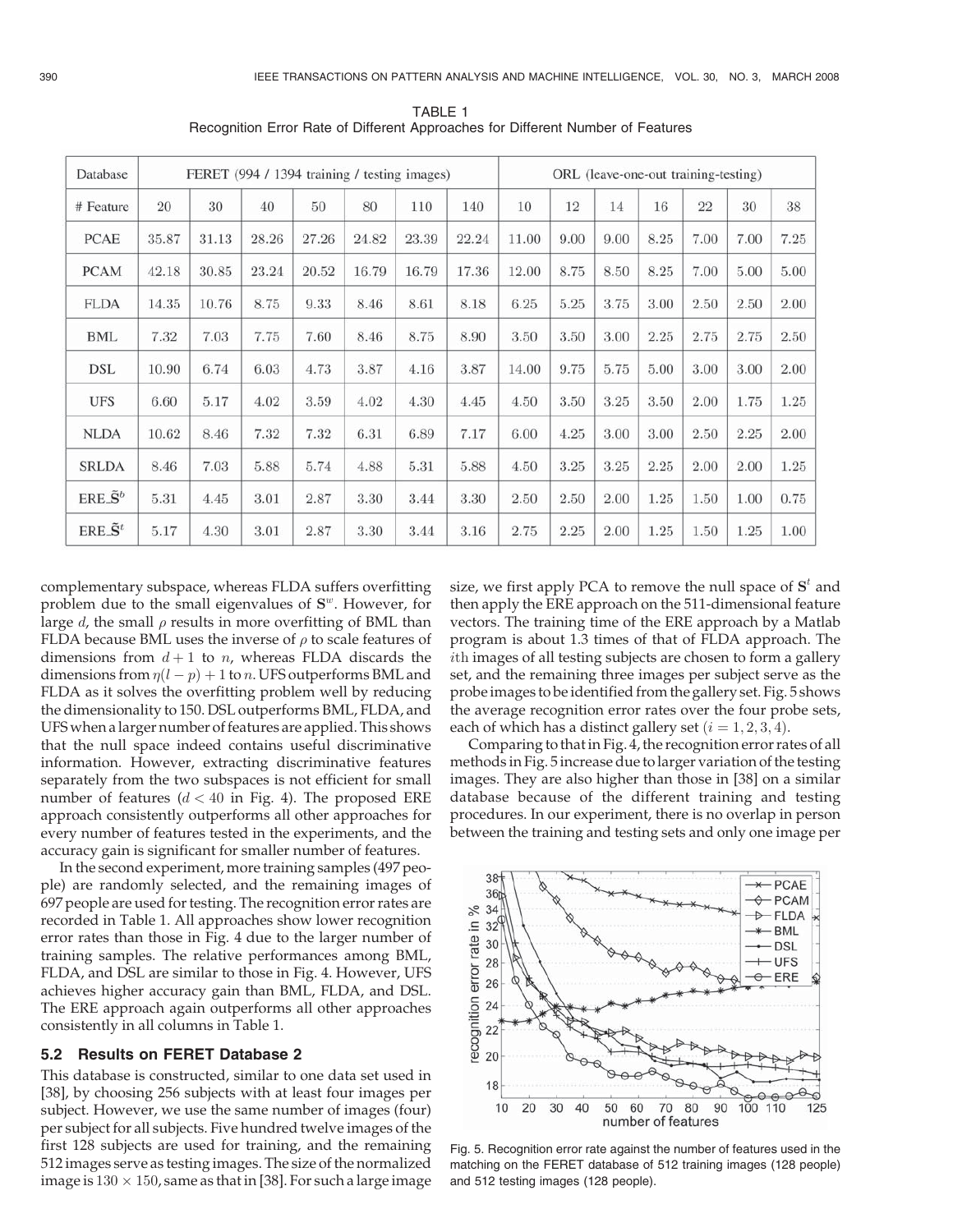

Fig. 6. Recognition error rate against the number of features used in the matching on the ORL database of 200 training images (40 people) and 200 testing images (40 people).

person in the gallery set. As the large image size produces a large null space, the variation of the testing images in this large null space results in a higher recognition error of BML that uses the whole null space than FLDA that discards the null space. Similar to the first two experiments, the proposed ERE approach achieves the lowest recognition error rate consistently at all points in Fig. 5.

#### 5.3 Results on ORL Database

Images of the ORL database [39] are cropped into the size of  $50 \times 57$ . The ORL database contains 400 images of 40 people (10 images per person). We first test various approaches using the first five samples per person for training and the remaining five samples per person for testing. Hence, there are 200 images in the training set and 200 images in the testing set. Fig. 6 shows the recognition error rate on the testing set against the number of features.

As the training set has only 200 images, it does not well represent the variations of the testing images. Therefore, the small principal space does not capture the discriminative information well. This results in poor performance of FLDA. UFS discards more dimensions and, hence, performs worse than FLDA. The DSL that extracts features in two complementary subspaces is better than FLDA. The BML that works in the whole space is better than DSL. For this small database, the proposed ERE approach also consistently outperforms other approaches.

As the ORL database is small, we conduct another experiment with leave-one-out training and testing strategy. In each of the 400 runs of training and testing, one sample is picked out for testing, and the remaining 399 samples are included in the training set. The testing results are numerically recorded in Table 1. As all images but one are used in the training, a small principal subspace on the training data can well represent the testing images. This results in better performances of the FLDA and the UFS, which only use the principal subspace, than the DSL and BML, which use both the principal and its complementary subspaces. However, the proposed ERE approach that works on the entire space outperforms FLDA and UFS. It shows that, for this training task, the complementary subspace is still useful but not well handled by the DSL and BML algorithms.



Fig. 7. Recognition error rate against the number of features used in the matching on the AR database of 525 training images (75 people) and 525 testing images (75 people).

#### 5.4 Results on AR Database

The color images in AR database [40] are converted to gray scale and cropped into the size of  $120 \times 170$ , same as the image size used in [40], [41]. There were 50 subjects with 12images of frontal illumination per subject used in [40], and the same amount of subjects with 14 nonoccluded images per subject were used in [22]. In our experiment, 75 subjects with 14 nonoccluded images per subject are selected from the AR database. The first seven images of all subjects are used in the training, and the remaining seven images serve as testing images.For thislargeimage size,we first applyPCA to remove the null space of  $S<sup>t</sup>$  and then apply the ERE approach on the 524-dimensional feature vectors. The training time of the ERE approach by a Matlab program is about 1.4 times of that of the FLDA approach. Fig. 7 shows the recognition error rate.

As the images of the AR database were taken under tightly controlled conditions of illumination and viewpoint [40], the training set seems to represent the test set very well. FLDA, UFS, and PCAM that only use the principal subspace slightly outperform BML and DSL that use both the principal and its complementary subspaces. Furthermore, PCAM that uses leading eigenvectors of  $S<sup>t</sup>$  surprisingly outperforms FLDA, DSL, and UFS. It shows that the problems of small eigenvalues of  $S^w$  dominate other factors for this tightly controlled database. Although the proposed ERE approach evaluates the discriminant value in the whole space of  $S^w$ , it consistently outperforms all other approaches at all points in Fig. 7.

## 5.5 Results on Georgia Tech (GT) Database

The Georgia Tech (GT) Face Database [42] consists 750 color images of 50 subjects (15 images per subject). These images have large variations in both pose and expression and some illumination changes. Images are converted to gray scale and cropped into the size of  $92 \times 112$ . The first eight images of all subjects are used in the training and the remaining seven images serve as testing images. The testing results are numerically recorded in Table 2.

For this database that has large variations in both pose and expression and some illumination changes, Table 2 shows that the FLDA, BML, NLDA, SRLDA, DSL, and UFS methods have similar performances, which are significantly better than PCAE and PCAE. The proposed ERE approaches,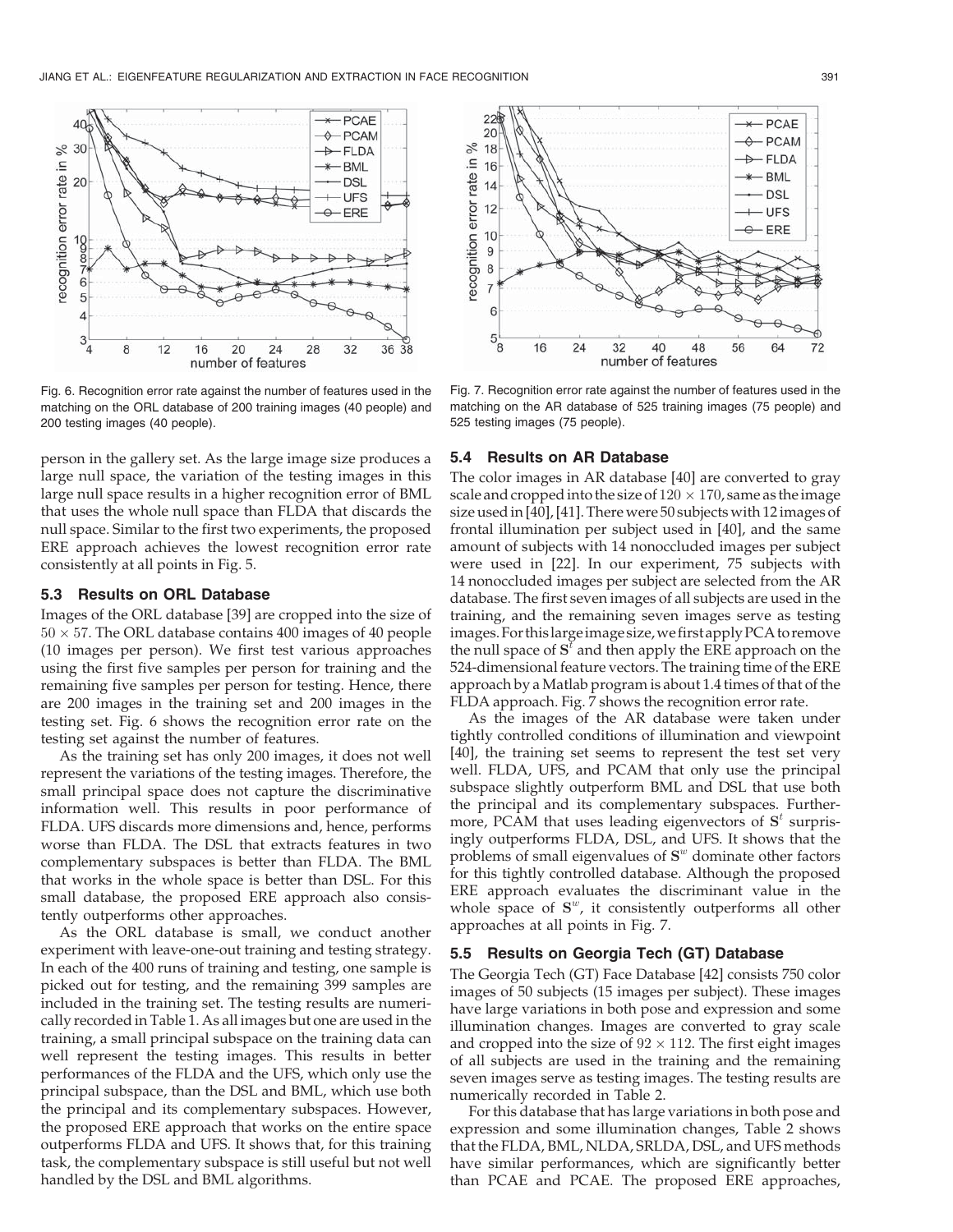| Database                | 400 training images and 350 testing images of Georgia Tech Database |       |       |       |       |       |       |       |       |       |       |  |
|-------------------------|---------------------------------------------------------------------|-------|-------|-------|-------|-------|-------|-------|-------|-------|-------|--|
| # Feature               | 8                                                                   | 12    | 16    | 20    | 24    | 28    | 32    | 36    | 40    | 44    | 48    |  |
| <b>PCAE</b>             | 53.71                                                               | 44.57 | 37.43 | 34.57 | 30.00 | 29.14 | 27.71 | 26.00 | 26.86 | 26.86 | 26.57 |  |
| <b>PCAM</b>             | 48.57                                                               | 38.57 | 31.43 | 26.57 | 26.86 | 22.29 | 20.57 | 20.00 | 19.71 | 21.43 | 19.43 |  |
| <b>FLDA</b>             | 20.29                                                               | 16.86 | 15.43 | 14.00 | 12.57 | 10.29 | 10.29 | 9.43  | 9.43  | 9.57  | 9.29  |  |
| <b>BML</b>              | 13.71                                                               | 14.57 | 12.57 | 14.29 | 13.14 | 13.43 | 13.14 | 12.57 | 12.86 | 12.86 | 14.00 |  |
| DSL                     | 29.43                                                               | 22.57 | 16.00 | 14.00 | 14.00 | 11.71 | 10.57 | 11.71 | 10.86 | 10.00 | 9.43  |  |
| <b>UFS</b>              | 21.71                                                               | 15.71 | 14.29 | 12.00 | 11.71 | 10.86 | 10.00 | 9.43  | 9.71  | 9.14  | 9.14  |  |
| <b>NLDA</b>             | 20.57                                                               | 13.14 | 12.57 | 12.86 | 11.43 | 11.14 | 11.43 | 11.71 | 12.57 | 12.86 | 11.71 |  |
| <b>SRLDA</b>            | 19.14                                                               | 11.71 | 11.43 | 11.71 | 11.71 | 10.29 | 11.14 | 10.57 | 11.43 | 11.14 | 9.71  |  |
| $ERE \cdot \tilde{S}^b$ | 17.14                                                               | 10.57 | 8.57  | 7.14  | 7.43  | 8.26  | 8.29  | 7.43  | 8.00  | 7.71  | 7.71  |  |
| $ERE \cdot \tilde{S}^t$ | 17.14                                                               | 10.57 | 8.29  | 6.86  | 7.43  | 8.57  | 8.57  | 7.71  | 8.29  | 7.71  | 7.43  |  |

TABLE 2 Recognition Error Rate of Different Approaches for Different Number of Features on the GT Database

 $\text{ERE.} \tilde{\textbf{S}}^{b}$  and  $\text{ERE.} \tilde{\textbf{S}}^{t}$  both outperform all other approaches consistently in all columns in Table 2.

# 5.6 Significance of the Proposed Approach

We have performed seven sets of experiments with five different databases. The proposed ERE approach shows superior performance in the following five aspects: First, ERE consistently outperforms all other approaches in all the seven experiments, whereas no other approach can perform the second best consistently in all experiments. Second, ERE outperforms all other approaches consistently for every number of features tested in the experiments (note that BML uses  $n$  rather than  $d$  features in the matching process). In contrast to that, no other approach can perform the second best at all points even in a single experiment. Third, the ERE achieves the best performance in all experiments without tuning its parameter. ERE has only one free parameter  $\mu$  in (8). Choosing some proper values of  $\mu$  in different experiments will further enhance its recognition performances. Fourth, although ERE outperforms certain other approaches only marginally for a certain number of features in certain experiments, significant better performances of the ERE approach comparing to these approaches can always be found in at least three other experiments. Fifth, ERE significantly outperforms all other approaches for small number of features. This demonstrates that the proposed ERE approach extracts more discriminative features than others.

## 6 CONCLUSION

This paper addresses problems of extracting discriminant eigenfeatures from the face image based on a set of training samples. Noise disturbance and finite number of training samples in practice may cause eigenvalues of a scatter matrix

deviating from the true variances of the images projected on the corresponding eigenvectors. This deviation may result in recognition performance deterioration for various subspace approaches that scale the eigenfeature by the inverse of the square root of the eigenvalue. Especially for small eigenvalues, their inverses are highly sensitive to the noise disturbance and the effect of the finite number of training samples. A different training set may easily change these values substantially. Therefore, for a good generalization, these small and zero eigenvalues should be regularized. Another problem addressed in this paper is the null space of the scatter matrix. Both the principal and the null spaces of the within-class scatter matrix contain discriminative information. Neither of them should be simply discarded in the feature extraction process. An optimal feature vector may reside in dimensions that lies in both subspaces, in other words, it may have nonzero components in both subspaces. It is inefficient or only suboptimal to construct a feature vector by extracting features separately from the principal and the null spaces. The discriminant evaluation in the whole space leads to a more efficient feature representation of a face image.

In this work, eigenspace spanned by the eigenvectors of the within-class scatter matrix is decomposed into a reliable subspace, an unstable subspace and a null subspace. Eigenfeatures are regularized differently in these three subspaces based on an eigenspectrum model to alleviate problems of instability, overfitting, or poor generalization. The discriminant evaluation is performed in the whole space and the feature extraction or dimensionality reduction is done only at the final stage after the discriminant assessment. This facilitates a discriminative and stable low-dimensional feature representation of the face image. Extensive experiments on the FERET, ORL, AR, and GT databases with different numbers of training samples demonstrate that the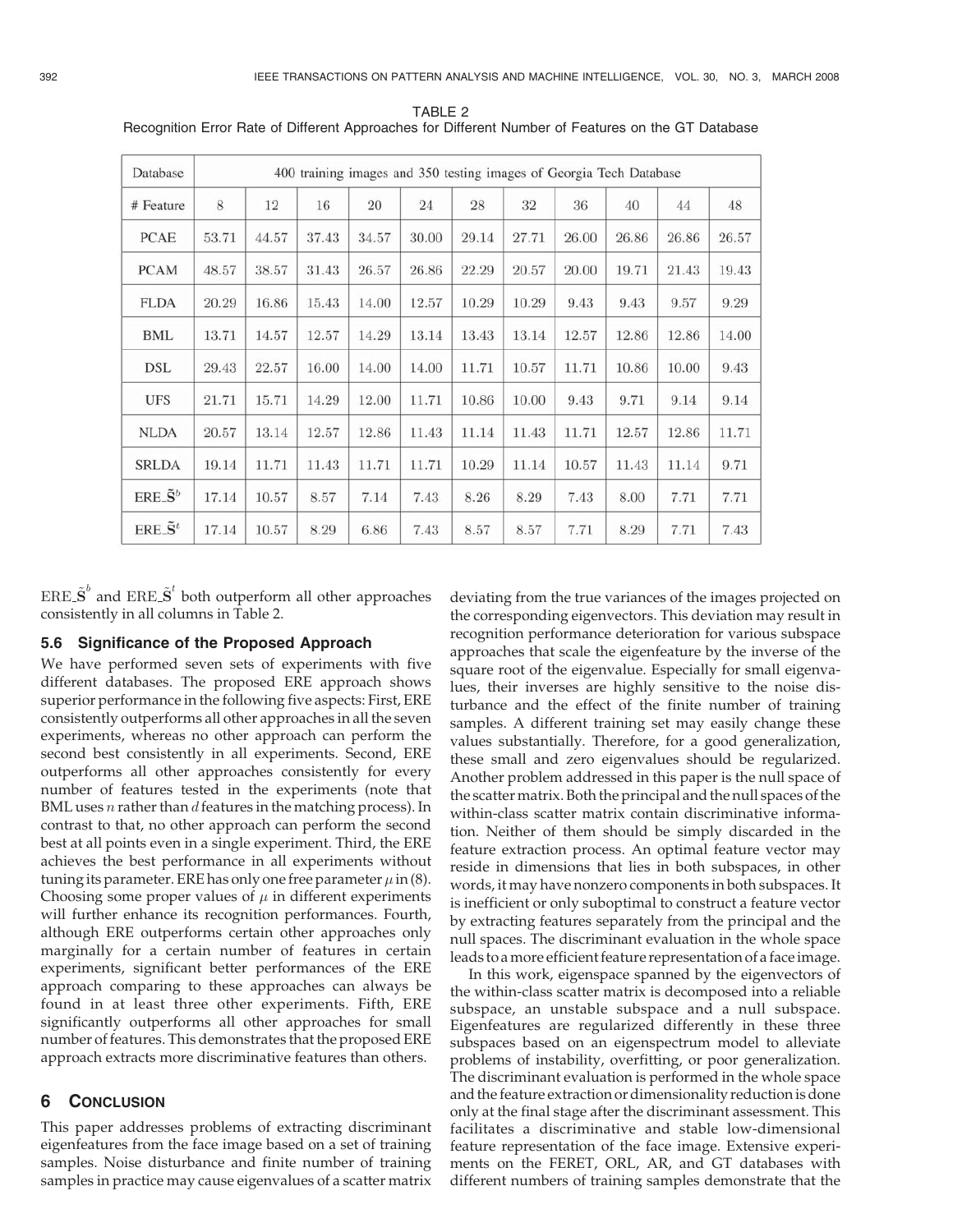proposed approach consistently outperforms Eigenface, FLDA, BML, null space LDA, dual-space LDA, and unified subspace framework. Especially, it achieves more accuracy gains for a smaller number of features and for a smaller size of training set. This verifies that the proposed approach is more efficient in the feature extraction and more stable, less overfitting the training data or better generalization.

#### **REFERENCES**

- [1] W. Zhao, R. Chellappa, P.J. Phillips, and A. Rosenfeld, "Face Recognition: A Literature Survey," ACM Computing Surveys, vol. 35, no. 4, pp. 399-458, Dec. 2003.
- [2] P.J. Phillips, P.J. Flynn, T. Scruggs, K.W. Bowyer, J. Chang, K. Hoffman, J. Marques, J. Min, and W. Worek, "Overview of the Face Recognition Grand Challenge," Proc. IEEE Conf. Computer Vision and Pattern Recognition, pp. 947-954, June 2005.
- [3] M. Kirby and L. Sirovich, "Application of Karhunen-Loeve Procedure for the Characterization of Human Faces," IEEE Trans. Pattern Analysis and Machine Intelligence, vol. 12, no. 1, pp. 103-108, Jan. 1990.
- [4] B. Moghaddam and A. Pentland, "Probabilistic Visual Learning for Object Representation," IEEE Trans. Pattern Analysis and Machine Intelligence, vol. 19, no. 7, pp. 696-710, July 1997.
- [5] B. Moghaddam, T. Jebara, and A. Pentland, "Bayesian Face Recognition," Pattern Recognition, vol. 33, no. 11, pp. 1771-1782, Nov. 2000.
- [6] B. Moghaddam, "Principal Manifolds and Probabilistic Subspace for Visual Recognition," IEEE Trans. Pattern Analysis and Machine Intelligence, vol. 24, no. 6, pp. 780-788, June 2002.
- [7] D.L. Swets and J. Weng, "Using Discriminant Eigenfeatures for Image Retrieval," IEEE Trans. Pattern Analysis and Machine Intelligence, vol. 18, no. 8, pp. 831-836, Aug. 1996.
- [8] C. Liu and H. Wechsler, "Enhanced Fisher Linear Discriminant Models for Face Recognition," Proc. Int'l Conf. Pattern Recognition, vol. 2, pp. 1368-1372, Aug. 1998.
- R. Basri and D. Jacobs, "Lambertian Reflectance and Linear Subspaces," IEEE Trans. Pattern Analysis and Machine Intelligence, vol. 25, no. 2, pp. 218-233, Feb. 2003.
- [10] T.K. Kim, H. Kim, W. Hwang, and J. Kittler, "Independent Component Analysis in a Local Facial Residue Space for Face Recognition," Pattern Recognition, vol. 37, pp. 1873-1885, Sept. 2004.
- [11] J. Kim, J. Choi, J. Yi, and M. Turk, "Effective Representation Using ICA for Face Recognition Robust to Local Distortion and Partial Occlusion," IEEE Trans. Pattern Analysis and Machine Intelligence, vol. 27, no. 12, pp. 1977-1981, Dec. 2005.
- [12] Q. Liu, H. Lu, and S. Ma, "Improving Kernel Fisher Discriminant Analysis for Face Recognition," IEEE Trans. Circuits and Systems for Video Technology, vol. 14, no. 1, pp. 42-49, Jan. 2004.
- [13] W.S. Chen, P.C. Yuen, J. Huang, and D.Q. Dai, "Kernel Machine-Based One-Parameter Regularized Fisher Discriminant Method for Face Recognition," IEEE Trans. Systems, Man, and Cybernetics Part B, vol. 35, no. 4, pp. 659-669, Aug. 2005.
- [14] J. Yang, A.F. Frangi, J.Y. Yang, D. Zhang, and Z. Jin, "KPCA Plus LDA: A Complete Kernel Fisher Discriminant Framework for Feature Extraction and Recognition," IEEE Trans. Pattern Analysis and Machine Intelligence, vol. 27, no. 2, pp. 230-244, Feb. 2005.
- [15] C. Liu and H. Wechsler, "Gabor Feature Based Classification Using the Enhanced Fisher Linear Discriminant Analysis for Face Recognition," IEEE Trans. Image Processing, vol. 11, no. 4, pp. 467- 476, Apr. 2002.
- [16] C. Liu, "Gabor-Based Kernel PCA with Fractional Power Polynomial Models for Face Recognition," IEEE Trans. Pattern Analysis and Machine Intelligence, vol. 26, no. 5, pp. 572-581, May 2004.
- [17] T.K. Kim and J. Kittler, "Locally Linear Discriminant Analysis for Multimodally Distributed Classes for Face Recognition with Single Modal Image," IEEE Trans. Pattern Analysis and Machine Intelligence, vol. 27, no. 3, pp. 318-327, Mar. 2005.
- [18] X. He, S. Yan, Y. Hu, P. Niyogi, and H.J. Zhang, "Face Recognition Using Laplacianfaces," IEEE Trans. Pattern Analysis and Machine Intelligence, vol. 27, no. 3, pp. 328-340, Mar. 2005.
- [19] P.N. Belhumeur, J.P. Hespanha, and D.J. Kriegman, "Eigenfaces vs Fisherfaces: Recognition Using Class Specific Linear Projection," IEEE Trans. Pattern Analysis and Machine Intelligence, vol. 19, no. 7, pp. 711-720, July 1997.
- [20] D.Q. Dai and P.C. Yuen, "Regularized Discriminant Analysis and Its Application to Face Recognition," Pattern Recognition, vol. 36, no. 3, pp. 845-847, Mar. 2003.
- [21] X. Wang and X. Tang, "Dual-Space Linear Discriminant Analysis for Face Recognition," Proc. IEEE Conf. Computer Vision and Pattern Recognition, vol. 2, pp. 564-569, June 2004.
- [22] H. Cevikalp, M. Neamtu, M. Wilkes, and A. Barkana, "Discriminative Common Vectors for Face Recognition," IEEE Trans. Pattern Analysis and Machine Intelligence, vol. 27, no. 1, pp. 4-13, Jan. 2005.
- [23] H. Yu and J. Yang, "A Direct LDA Algorithm for High-Dimensional Data with Application to Face Recognition," Pattern Recognition, vol. 34, no. 10, pp. 2067-2070, Oct. 2001.
- J. Lu, K.N. Plataniotis, and A.N. Venetsanopoulos, "Face Recognition Using LDA-Based Algorithms," IEEE Trans. Neural Networks, vol. 14, no. 1, pp. 195-200, Jan. 2003.
- [25] W. Liu, Y. Wang, S.Z. Li, and T.N. Tan, "Null Space Approach of Fisher Discriminant Analysis for Face Recognition," Proc. ECCV Workshop Biometric Authentication, pp. 32-44, May 2004.
- [26] L.F. Chen, H.Y.M. Liao, M.T. Ko, J.C. Lin, and G.J. Yu, "A New LDA-Based Face Recognition System Which Can Solve the Small Sample Size Problem," Pattern Recognition, vol. 33, no. 10, pp. 1713-1726, Oct. 2000.
- [27] K. Liu, Y.Q. Cheng, J.Y. Yang, and X. Liu, "An Efficient Algorithm for Foley-Sammon Optical Set of Discriminant Vectors by Algebraic Method," Int'l J. Pattern Recognition Artificial Intelligence, vol. 6, pp. 817-829, 1992.
- [28] J. Yang and J.Y. Yang, "Why Can LDA Be Performed in PCA Transformed Space?" Pattern Recognition, vol. 36, pp. 563-566, 2003.
- [29] X. Wang and X. Tang, "A Unified Framework for Subspace Face Recognition," IEEE Trans. Pattern Analysis and Machine Intelligence, vol. 26, no. 9, pp. 1222-1228, Sept. 2004.
- [30] C. Liu and H. Wechsler, "Robust Coding Schemes for Indexing and Retrieval from Large Face Database," IEEE Trans. Image Processing, vol. 9, no. 1, pp. 132-137, Jan. 2000.
- [31] A.M. Martinez and A.C. Kak, "PCA versus LDA," IEEE Trans. Pattern Analysis and Machine Intelligence, vol. 23, no. 2, pp. 228-233, Feb. 2001.
- [32] J.H. Friedman, "Regularized Discriminant Analysis," J. Am. Statistical Assoc., vol. 84, no. 405, pp. 165-175, Mar. 1989.
- [33] J. Lu, K.N. Plataniotis, and A.N. Venetsanopoulos, "Regularized Discriminant Analysis for the Small Sample Size Problem in Face Recognition," Pattern Recognition Letters, vol. 24, pp. 3079-3087, 2003.
- [34] J. Lu, K.N. Plataniotis, and A.N. Venetsanopoulos, "Regularization Studies of Linear Discriminant Analysis in Small Sample Size Scenarios with Application to Face Recognition," Pattern Recognition Letters, vol. 26, pp. 181-191, 2005.
- [35] X.D. Jiang, B. Mandal, and A. Kot, "Enhanced Maximum Likelihood Face Recognition," Electronics Letters, vol. 42, no. 19, pp. 1089-1090, Sept. 2006.
- [36] R. Beveridge, D. Bolme, M. Teixeira, and B. Draper, "The CSU Face Identification Evaluation System User's Guide: Version 5.0," technical report, http://www.cs.colostate.edu/evalfacerec/data/ normalization.html, 2003.
- [37] P.J. Phillips, H. Moon, S. Rizvi, and P. Rauss, "The FERET Evaluation Methodology for Face Recognition Algorithms," IEEE Trans. Pattern Analysis and Machine Intelligence, vol. 22, no. 10, pp. 1090-1104, Oct. 2000.
- $\overline{J}$ . Lu, K.N. Plataniotis, A.N. Venetsanopoulos, and S.Z. Li, "Ensemble-Based Discriminant Learning with Boosting for Face Recognition," IEEE Trans. Neural Networks, vol. 17, no. 1, pp. 166- 178, Jan. 2006.
- [39] F. Samaria and A. Harter, "Parameterization of a Stochastic Model for Human Face Identification," Proc. Second IEEE Workshop Applications of Computer Vision, pp. 138-142, Dec. 1994.
- [40] A.M. Martinez, "Recognizing Imprecisely Localized, Partially Occluded, and Expression Variant Faces from a Single Sample per Class," IEEE Trans. Pattern Analysis and Machine Intelligence, vol. 24, no. 6, pp. 748-763, June 2002.
- [41] B.G. Park, K.M. Lee, and S.U. Lee, "Face Recognition Using Face-ARG Matching," IEEE Trans. Pattern Analysis and Machine Intelligence, vol. 27, no. 12, pp. 1982-1988, Dec. 2005.
- [42] Georgia Tech Face Database, http://www.anefian.com/face\_ reco.htm, 2007.